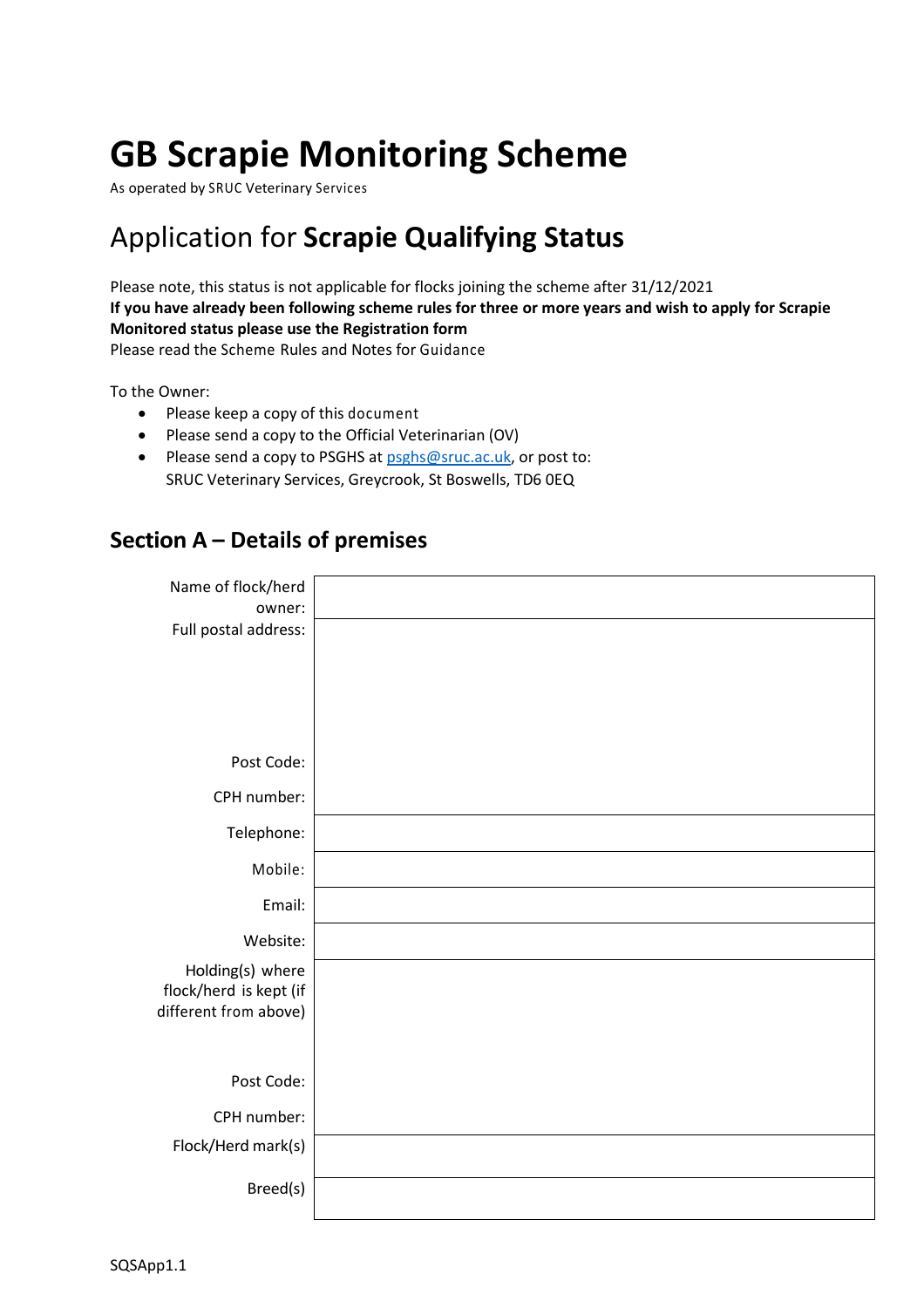### **Section B – Declaration by the \*owner/\*agent/\*keeper**

\*Delete as appropriate

I, …………………………………………………………………………………………… (insert name), being the owner/agent in charge of the flock/herd detailed above do declare that a copy of the Rules and Conditions of the Scrapie Monitoring Scheme (SMS) has been made available to me via website **www.sheepandgoathealth.co.uk**.

I further declare that I wish to join the SMS and undertake to follow the rules of the scheme to achieve Controlled Risk status after a period of three years.

| <b>Breed</b> | 12 to 18 months age |         |       | >18 months age |
|--------------|---------------------|---------|-------|----------------|
|              | Males               | Females | Males | Females        |
|              |                     |         |       |                |
|              |                     |         |       |                |
|              |                     |         |       |                |
|              |                     |         |       |                |
|              |                     |         |       |                |

Stock numbers on joining the SMS:

- a) In respect of the holding(s) above:
	- i) All fallen sheep/goats over the age of 18 months will be submitted for examination for scrapie in accordance with the scheme rules (see Rule 3).
	- ii) At least once each year all animals on the holding(s) will be inspected by an Official Veterinarian (see Rule 1.6)
	- iii) The sheep/goats on the holding(s) will be identified in conformity with national legislation; all animals will be individually identified and movements of all individual animals (both live and dead) on and off the holding(s) will be recorded (see Rule 4.1)
	- iv) Ovine and caprine animals, with the exception of sheep certified under Scheme Rules as ARR/ARR prion protein genotype, will be introduced on to the holding only if they come from a holding which has either: a) SMS Controlled or Negligable Risk status (Rule 2.2) or b) SMS Qualifying status.
	- v) All animal in the flock/herd must be kept segregated from physical contact at all times with any animals of a lower SMS status.
	- vi) Any suspect case of scrapie will be reported to APHA and the OV.
- b) Farm boundaries must be adequate to prevent flocks and herds from straying onto or off the holding(s) and to prevent nose to nose contact with animals on other holdings.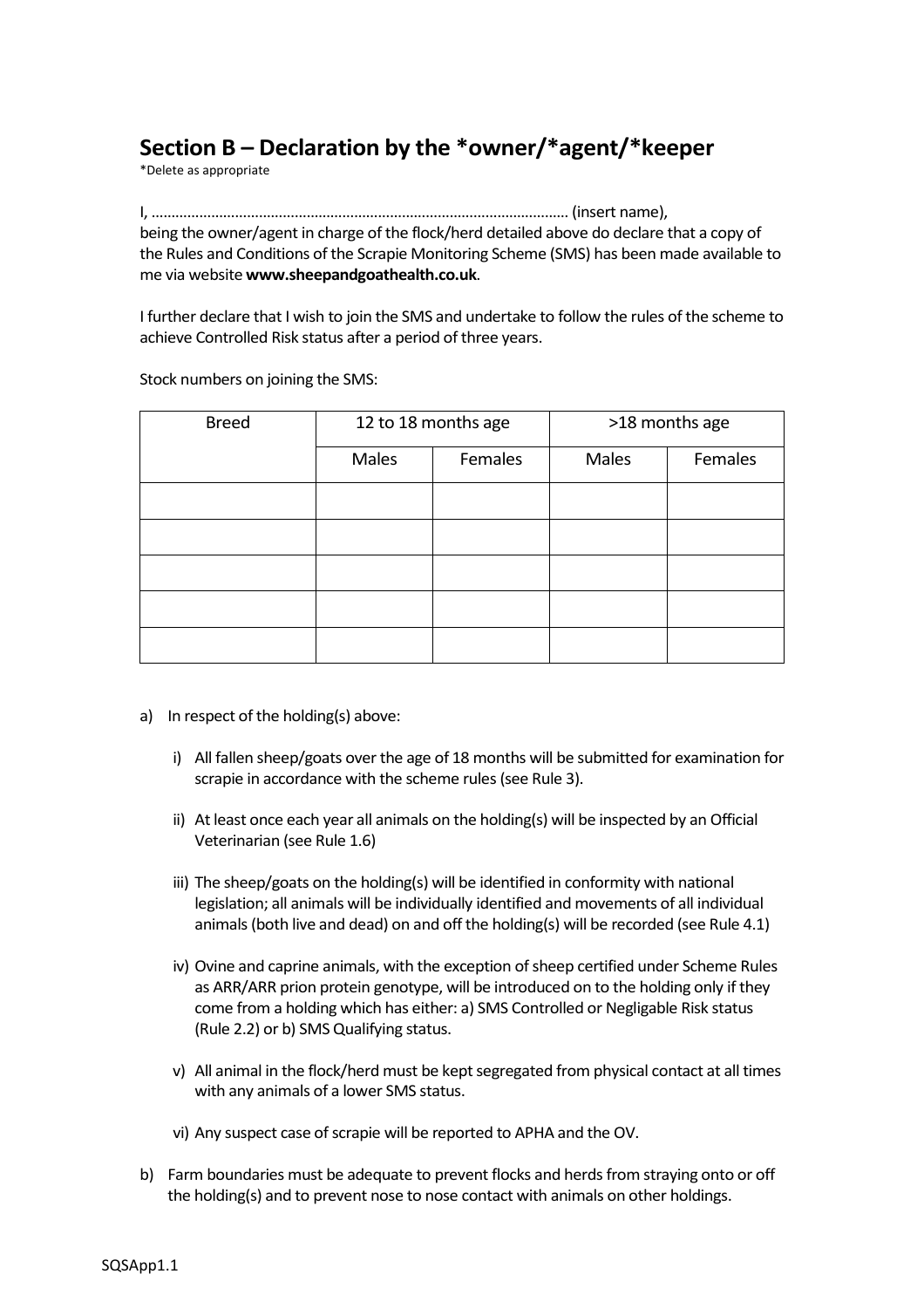- c) If animals move to a temporary location e.g. away wintering, it must be of an equal or equivalent scrapie status, see Scrapie Qualifying Notes for Guidance.
- d) I agree to abide by the Rules and Conditions of the Scrapie Monitoring Scheme notwithstanding the foregoing. If the holding(s) cease(s) to comply with the Scheme Rules, I will notify SRUC of this and surrender my certificate of application accordingly.
- e) I have read and retained a copy of the Scheme Rules. I consent to my contact details (name, address, contact telephone number, breed) being shown on the Premium Sheep and Goat Health Scheme website (www.psghs.co.uk )

| Signed:              |  | Status: | Owner/Manager/Agent/Other<br>(if other, specify) |
|----------------------|--|---------|--------------------------------------------------|
| Date of application: |  |         |                                                  |